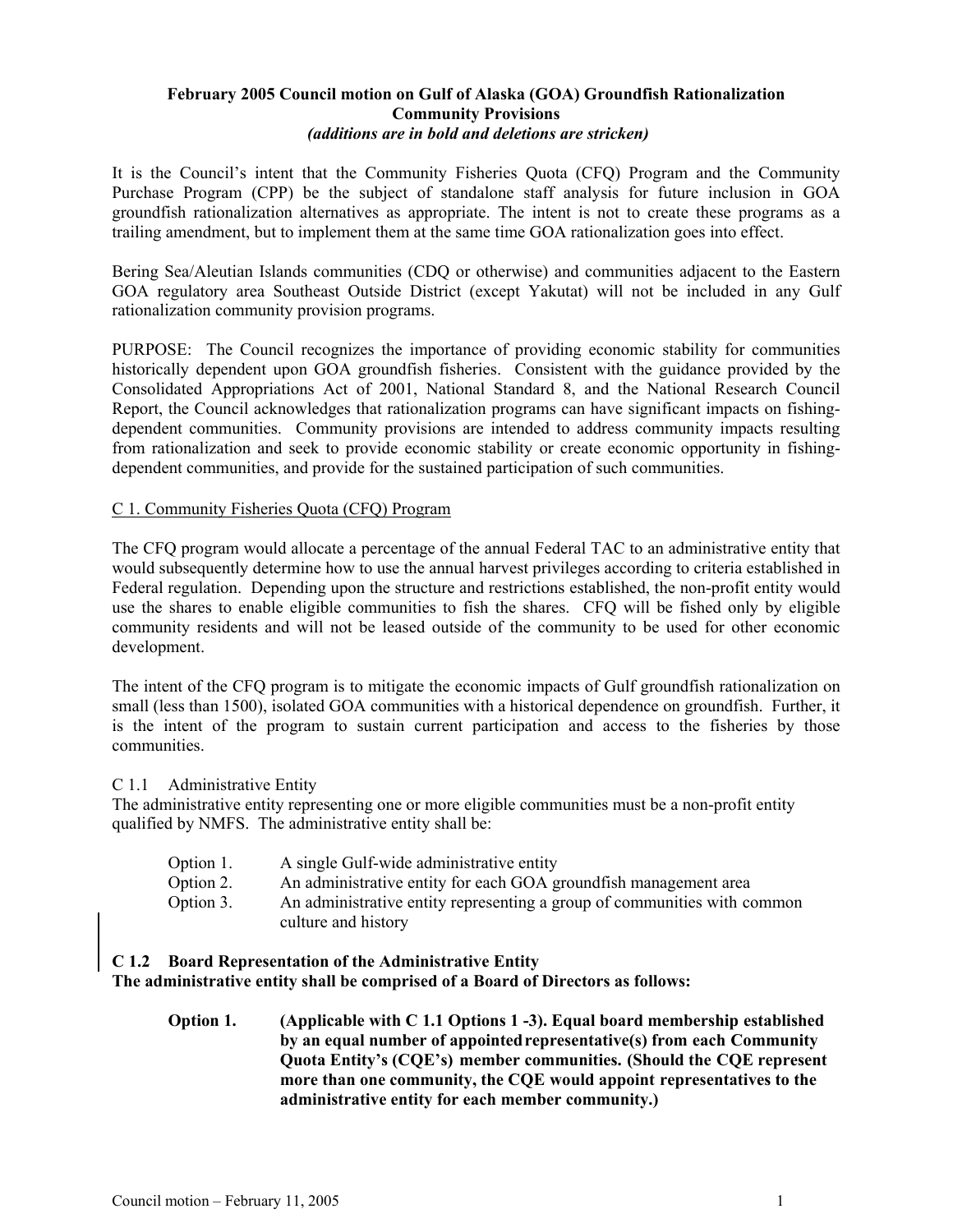| Option 2. | (Applicable with C 1.1 Option 1). A 13 member Board represented by       |
|-----------|--------------------------------------------------------------------------|
|           | members of CQEs by region as follows: Aleutians East Borough (3 reps);   |
|           | Lake and Peninsula Borough (3 reps); Kodiak Borough (3 reps); Yakutat (1 |
|           | rep); Chugach (2 reps); Cook Inlet (1 rep).                              |

#### Option 3. Membership on the administrative entity to be based on an evaluation of community population, location of the resource, and/or regionalization (can either stand alone or be in combination).

## C 1.32 Eligible Communities

| Option 1. | Population (based on 2000 U.S. Census) of less than 1,500 but not less than 25  |
|-----------|---------------------------------------------------------------------------------|
| Option 2. | Geography                                                                       |
|           | a. Coastal Communities without road connections to larger community highway     |
|           | network                                                                         |
|           | b. Communities on the south side of the Alaska Peninsula that are adjacent to   |
|           | Central and Western GOA management areas (including Yakutat) within 5           |
|           | nautical miles from the water, but not to include Bering Sea communities        |
|           | included under the Western Alaska CDQ program.                                  |
| Option 3. | Historic Participation in Groundfish Fisheries                                  |
|           | a. Communities with residents having any commercial permit and fishing activity |
|           | as documented by CFEC in the last ten years (1993 - 2002)                       |
|           | b. Communities with residents having any groundfish commercial permit and       |
|           | fishing activity as documented by CFEC in the last ten years $(1993 - 2002)$    |
| Option 4. | GOA (WG, CG, WY) communities eligible under GOA Am. 66 are eligible.            |

# C 1.43 Species

| Option 1. | All rationalized groundfish species including PSC                         |
|-----------|---------------------------------------------------------------------------|
| Option 2. | Pollock and Pacific cod and associated species necessary to prosecute the |
|           | allocation of pollock and Pacific cod                                     |

## C 1.54 Allocation

| Option 1. | 5% of annual TAC  |
|-----------|-------------------|
| Option 2. | 10% of annual TAC |
| Option 3. | 15% of annual TAC |
|           | $111$ $1011$      |

CFQ awarded to a gulf-wide administrative entity cannot be permanently transferred.

## C 1.6 Timing of the CFQ Allocation

- Option 1. 100% of the CFQ at implementation of the program
- Option 2. 66% of the CFQ at implementation

Option 3. 50% of the CFQ at implementation

Option 4. 33% of the CFQ at implementation

Under Options  $2 - 4$ , there is a guarantee that 20% of the remaining allocation to the CFQ Program will be made each year, such that all of the CFQ would be allocated to the program after a 5 year period. The following suboptions are applicable to Options  $2-4$ :

Suboption 1. Remainder CFQ to be allocated from a 10% reduction of QS at first transfer (sale). If the annual minimum allocation has not been reached through transfer, the remainder will be 'funded' by creating new QS and adding it to the QS pool(s).

i. Attenuation at first transfer of QS does not apply to gift transfers between family members (first degree of kin).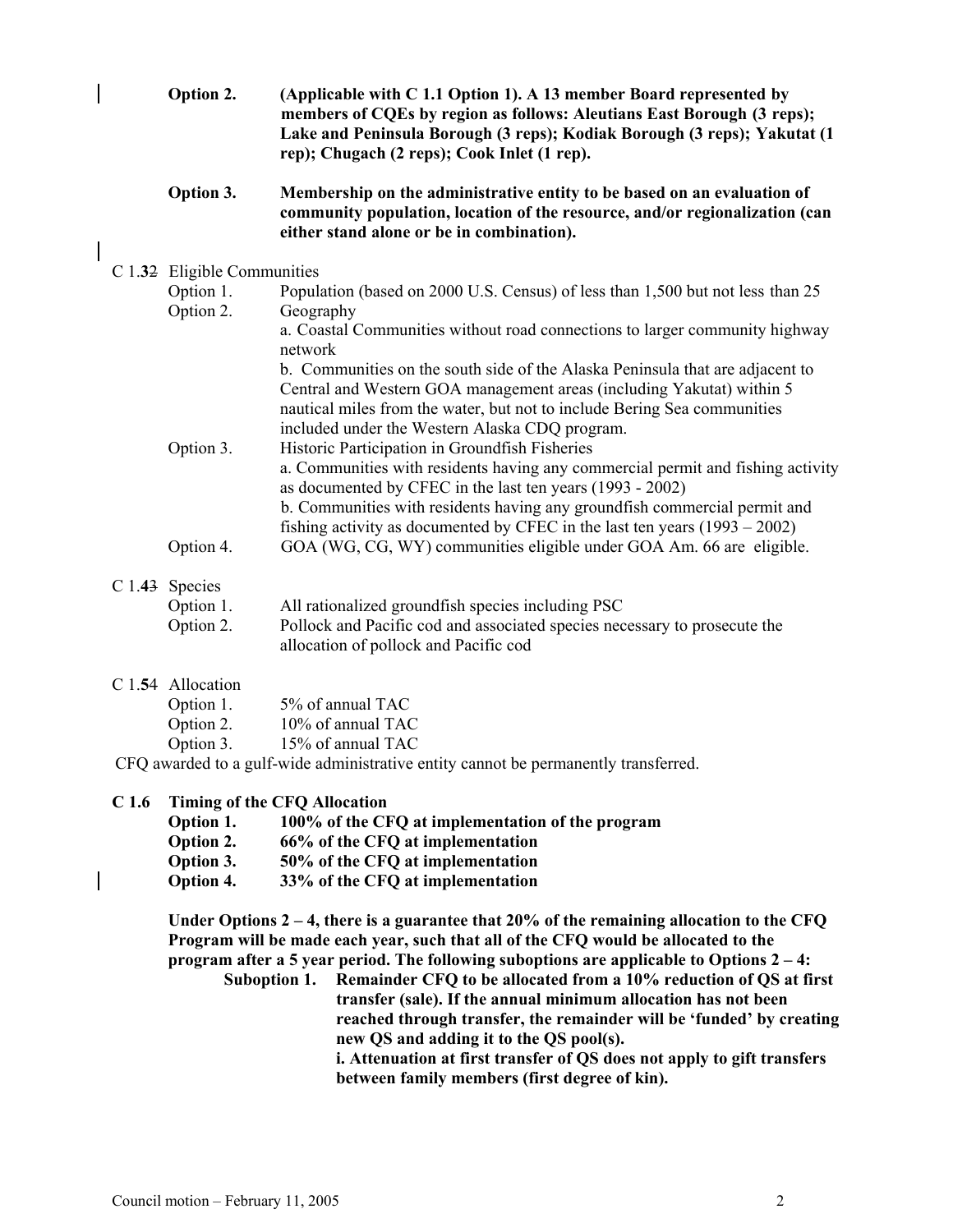| Suboption 2. Remainder CFQ to be allocated from a 5% reduction of QS at first |
|-------------------------------------------------------------------------------|
| transfer (sale). If the annual minimum allocation has not been                |
| reached through transfer, the remainder will be 'funded' by creating          |
| new QS and adding it to the QS pool(s).                                       |
| i. Attenuation at first transfer of QS does not apply to gift transfers       |
| between family members (first degree of kin).                                 |

### C 1.75 Harvesting of Shares

Limited to residents of any eligible community.

The administrative entity may lease quota shares to community residents from any eligible community to be fished on vessels owned or leased by community residents. However, residents of eligible communities located in a specific management area (WG, CG, WY) should receive priority over other qualified applicants in the leasing of community quota used in that specific management area.

Option 1. 0% - 100% of the annual harvest rights from the CFQ owned by the administrative entity from each GOA groundfish management area, by species, would be distributed amongst qualified communities located in the management area on an equal basis.

C 1.8 Individual Use Caps and Vessel IFQ Caps

An individual leasing CFQ and use of CFQ on a vessel shall be limited as follows (caps would be species specific):

| Option 1. | No individual QS use caps and vessel IFQ caps for fishing CFQ                                                            |
|-----------|--------------------------------------------------------------------------------------------------------------------------|
| Option 2. | An amount equal to the individual QS use caps and vessel IFQ caps in the<br>rationalized Gulf groundfish fishery         |
| Option 3. | An amount equal to an approximation of what is needed for viable<br>participation in the fishery (to be specified later) |
| Option 4. | An amount equal to 150% of the individual QS use caps and vessel IFQ caps<br>in the rationalized Gulf groundfish fishery |
|           | Suboption (applies to Options $2-4$ ): Use (25%, 50%, or 75%) of the<br>selected use cap for Pacific cod.                |

#### C 1.9 Sector Designation

All IFQ resulting from QS held by communities shall be designated for use on catcher vessels.

#### C 1.10 Landing Requirements

| Option 1.        | CFQ shall have regional landing requirements proportional to the regional<br>landing requirements applied for the remainder of QS issued for that<br>species.                                                                                        |
|------------------|------------------------------------------------------------------------------------------------------------------------------------------------------------------------------------------------------------------------------------------------------|
| <b>Option 2.</b> | 50% - 100% of the CFQ shall have regional landing requirements<br>Suboption a. requirements shall be in perputity<br>requirements shall be for a period of 5 years<br>Suboption b.<br>requirements shall be for a period of 10 years<br>Supoption c. |

#### C 1.11 Use of Lease Proceeds by Administrative Entity

Use of lease proceeds is restricted to administrative expenses and:

- Option 1. purchase of additional quota shares
- Option 2. fisheries related investments
- Option 3. investments in the economic development and social well being of member communities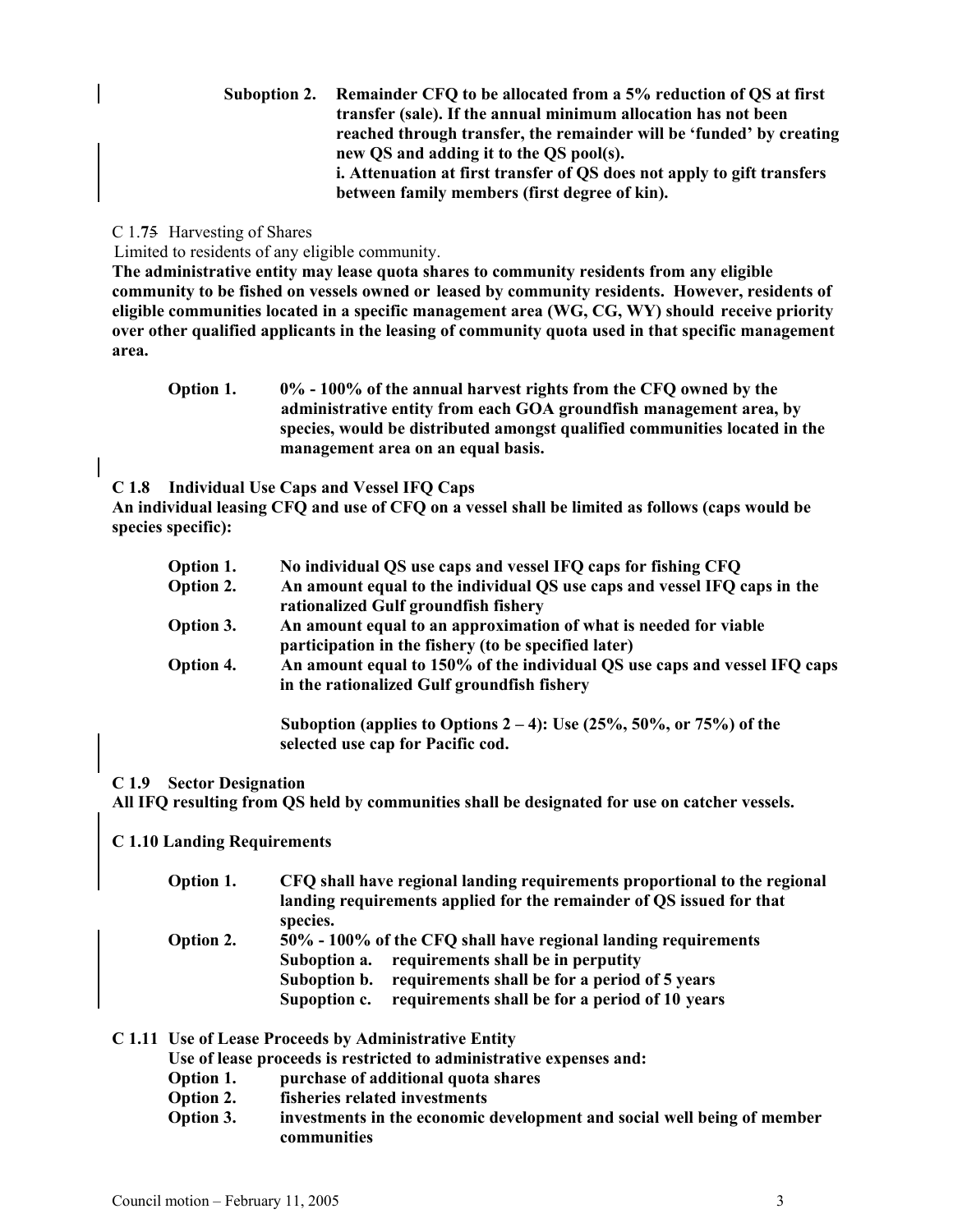Option 4. distribution to member community CQEs Use of CFQ lease proceeds by member community CQEs is restricted to administrative expenses and:

| Suboption 1. | purchase of additional quota shares                     |
|--------------|---------------------------------------------------------|
| Suboption 2. | fisheries related investments                           |
| Suboption 3. | investments in the economic development and social well |
|              | being of member communities                             |

C 1.12 Distribution of lease proceeds to member communities

| Option 1. | The administrative entity is not required to annually distribute lease         |
|-----------|--------------------------------------------------------------------------------|
|           | proceeds to member community CQEs                                              |
| Option 2. | The administrative entity is required to annually distribute lease proceeds to |
|           | member community CQEs in an amount equal to or exceeding:                      |
|           | Suboption 1. 10% annual lease income after administrative expenses             |
|           | Suboption 2. 20% annual lease income after administrative expenses             |
|           | Suboption 3. 30% annual lease income after administrative expenses             |
|           |                                                                                |

C 1.136 Allocation Basis for Lease Proceeds

The initial allocation (harvest shares) of CFQ would be made to the administrative entity representing eligible communities.

- Option 1. Lease income would be distributed at sole discretion of administrative entity.
- Option  $24.$  0% 100% of the annual harvest rights from the CFO owned by the administrative entity lease income distributed by the administrative entity to member community CQEs would be distributed amongst qualified communities on an equal basis.
- Option  $32.$  0% 100% of the annual harvest rights from the CFQ owned by the administrative entity lease income distributed by the administrative entity to member community CQEs would be distributed amongst qualified communities on a pro rata basis based on population.
- Option 3.  $\sim 0\%$  100% of the annual harvest rights from the CFQ owned by the administrative entity from each GOA groundfish management area, by species, would be distributed amongst qualified communities located in the management area on an equal basis.

C 1.147 Qualification of Administrative Entity

The administrative entity must submit a detailed statement of eligibility to NMFS and the State prior to being qualified. The State may comment on the statement of eligibility but does not have a formal role. The required elements of the eligibility statement will be in regulation but, at a minimum, shall include:

| Option 1. | identification of the community CQEs represented by the management        |
|-----------|---------------------------------------------------------------------------|
|           | entity                                                                    |
| Option 2. | allocation criteria between regions, communities and fishermen            |
| Option 3. | documentation concerning accountability to the communities represented by |
|           | the Administrative Entity.                                                |
|           |                                                                           |

C 1.158 Administrative Oversight

A report submitted to NMFS detailing the use of QS by the administrative entity. The required elements and timing of the report will be outlined in regulation.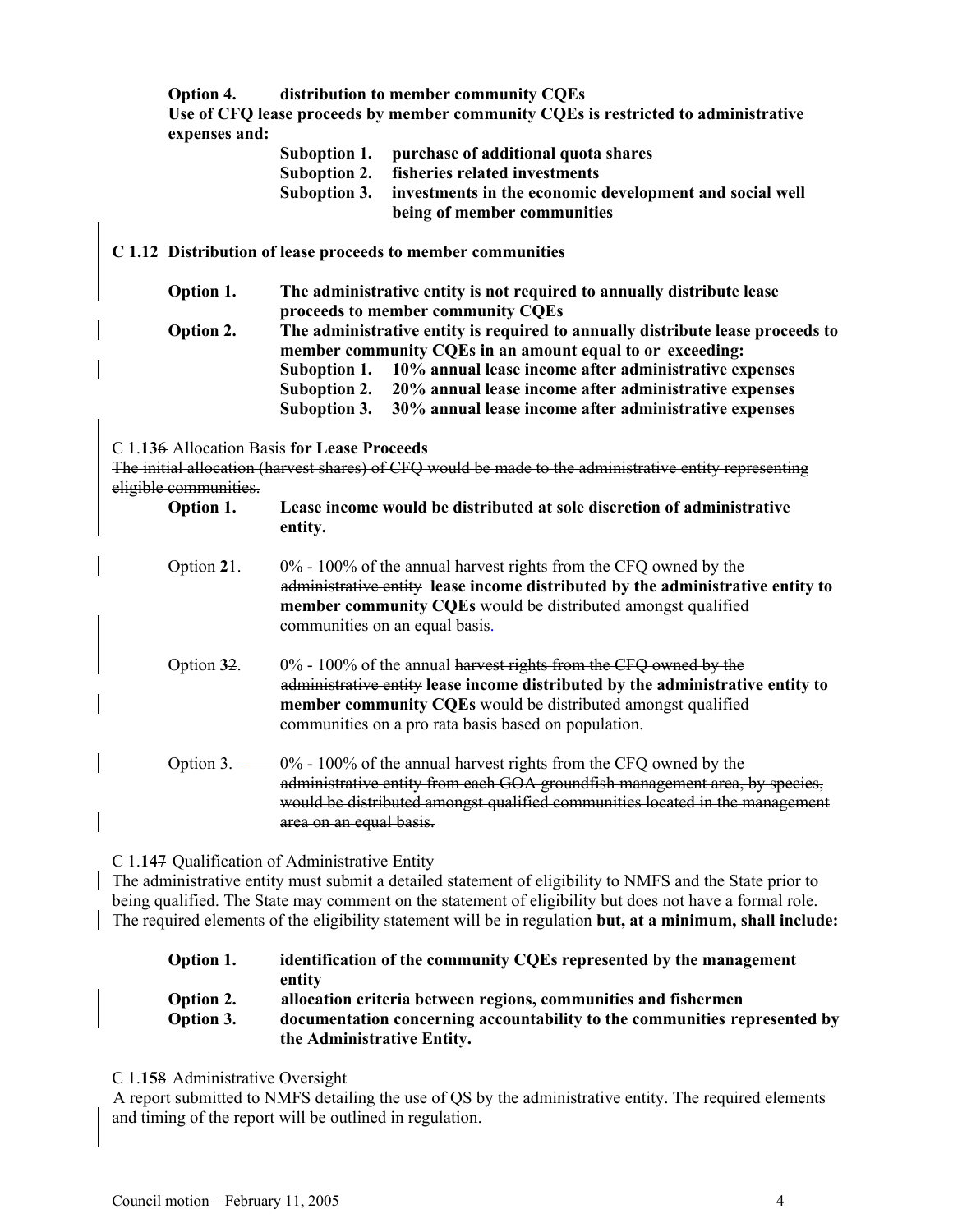#### C 2. Community Purchase Program

The CPP would allow a defined set of eligible communities to organize an administrative entity to purchase, hold, and use Gulf groundfish quota share within the rationalization program. In contrast to receiving an initial allocation, this provision would designate an administrative entity representing eligible communities as an eligible quota shareholder under the rationalization program, and that entity would be allowed to purchase GOA groundfish shares on the open market.

The intent of the CPP under GOA groundfish rationalization is parallel to Amendment 66 of the halibut/sablefish IFO program: to mitigate the economic impacts of GOA groundfish rationalization on small (less than 1500), isolated GOA communities with a historical dependence on groundfish. Further, it is the intent of the program to maintain and enhance current participation and access to Gulf groundfish fisheries by those communities. It is the intent of the Council that staff will adjust the options and elements below to align them consistent with Amendment 66.

The purpose of the CPP is to provide the eligible communities with the opportunity to sustain their participation in the rationalized fisheries through the acquisition of Gulf groundfish fishing privileges. Further, it is the intent of the program to maintain and enhance current participation and access to Gulf groundfish fisheries by those communities.

## C 2.1 Administrative Entity

The administrative entity representing a community or communities must be a non-profit entity qualified by NMFS, and may include an administrative entity established to manage CFQ.

#### C 2.2 Eligible communities

| Option 1. | Population (based on 2000 U.S. Census):<br>a. Less than 1,500, but not less than 25<br>b. Less than 7,500, but not less than 25                                                                                                                                                                                                                                                                                                                                                                                                                                                                                                            |
|-----------|--------------------------------------------------------------------------------------------------------------------------------------------------------------------------------------------------------------------------------------------------------------------------------------------------------------------------------------------------------------------------------------------------------------------------------------------------------------------------------------------------------------------------------------------------------------------------------------------------------------------------------------------|
| Option 2. | Geography<br>a. Coastal Communities without road connections to larger community highway<br>network                                                                                                                                                                                                                                                                                                                                                                                                                                                                                                                                        |
| Option 3. | b. Communities on the south side of the Alaska Peninsula that are adjacent to<br>Central and Western GOA management areas (including Yakutat) within 5<br>nautical miles from the water, but not to include Bering Sea communities<br>included under the Western Alaska CDQ program.<br>Historic Participation in Fisheries<br>a. Communities with residents having any commercial permit and fishing activity<br>as documented by CFEC in the last ten years $(1993 - 2002)$<br>b. Communities with residents having any groundfish commercial permit and<br>fishing activity as documented by CFEC in the last ten years $(1993 - 2002)$ |
| Option 4. | GOA (WG, CG, WY) communities eligible under GOA Am. 66 are eligible.                                                                                                                                                                                                                                                                                                                                                                                                                                                                                                                                                                       |

## C 2.3 Oualification of Administrative Entity

The administrative entity must submit a detailed statement of eligibility to NMFS and the State prior to being qualified. The State may comment on the statement of eligibility but does not have a formal role. The required elements of the eligibility statement will be in regulation.

#### C 2.4 Administrative Oversight

A report submitted to NMFS detailing the use of QS by the administrative entity. The required elements and timing of the report will be outlined in regulation.